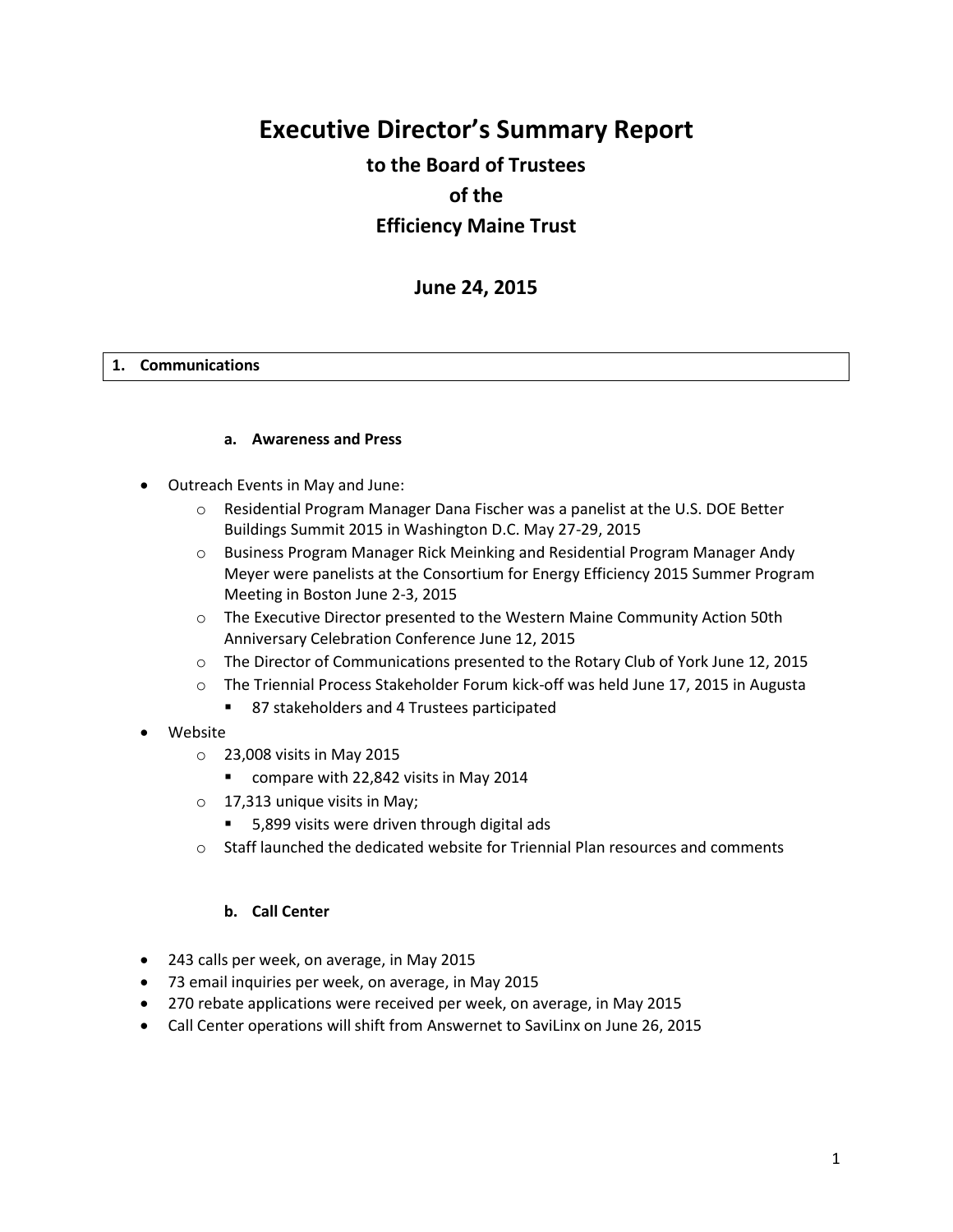## **c. Government Relations**

- On June 23, 2015, the Governor vetoed LD 1215, which proposed to replace the missing "and" from the statute governing the Trust's electricity funding levels, and the Legislature overrode the veto.
- The Executive Director provided testimony and information for:
	- $\circ$  LD 1341 "An Act To Authorize a General Fund Bond Issue To Improve Maine's Housing Stock and Reduce Heating Costs and Oil Consumption"
	- $\circ$  LD 1397 About using timber harvest revenues to reduce home heating demand
	- $\circ$  LD 1400 Which included proposed changes to the statutory authority of the PUC to approve Long-Term Contracts for the procurement of energy capacity resources (including resources generated by energy efficiency)
- Activity at the PUC included:
	- o A kick-off conference call meeting with the Vermont-based consultants hired by the PUC to review the Triennial Plan proposal and provide oversight of the Trust
	- o Establishment of a new docket number for Triennial Plan III and requests for reports and background information relevant to the Plan

#### **2. Program Highlights**

#### **a. Business Program**

As of 5/31/2015:

#### **i. Business Incentive Program – Electric**

- 54,223 MWh annual savings projected based on projects completed year-to-date (YTD)
- 4,109 projects completed YTD by 3,562 participants
- Comparisons from FY15 and recent years:

| 1st yr Energy Savings (MWh) - Electric (Prescriptive & Custom) |              |              |              |              |
|----------------------------------------------------------------|--------------|--------------|--------------|--------------|
|                                                                | <b>FY-12</b> | <b>FY-13</b> | <b>FY-14</b> | <b>FY-15</b> |
| July                                                           | 2,267        | 590          | 1,435        | 3,343        |
| August                                                         | 1,397        | 1,507        | 2,317        | 4,097        |
| September                                                      | 3,115        | 784          | 1,752        | 9,733        |
| October                                                        | 4,001        | 2,371        | 2,555        | 3,082        |
| November                                                       | 3,857        | 2,385        | 1,456        | 3,138        |
| December                                                       | 5,240        | 6,376        | 2,914        | 4,692        |
| January                                                        | 2,786        | 2,380        | 4,513        | 5,291        |
| February                                                       | 2,670        | 2,180        | 3,380        | 5,342        |
| March                                                          | 3,794        | 1,677        | 2,554        | 6,825        |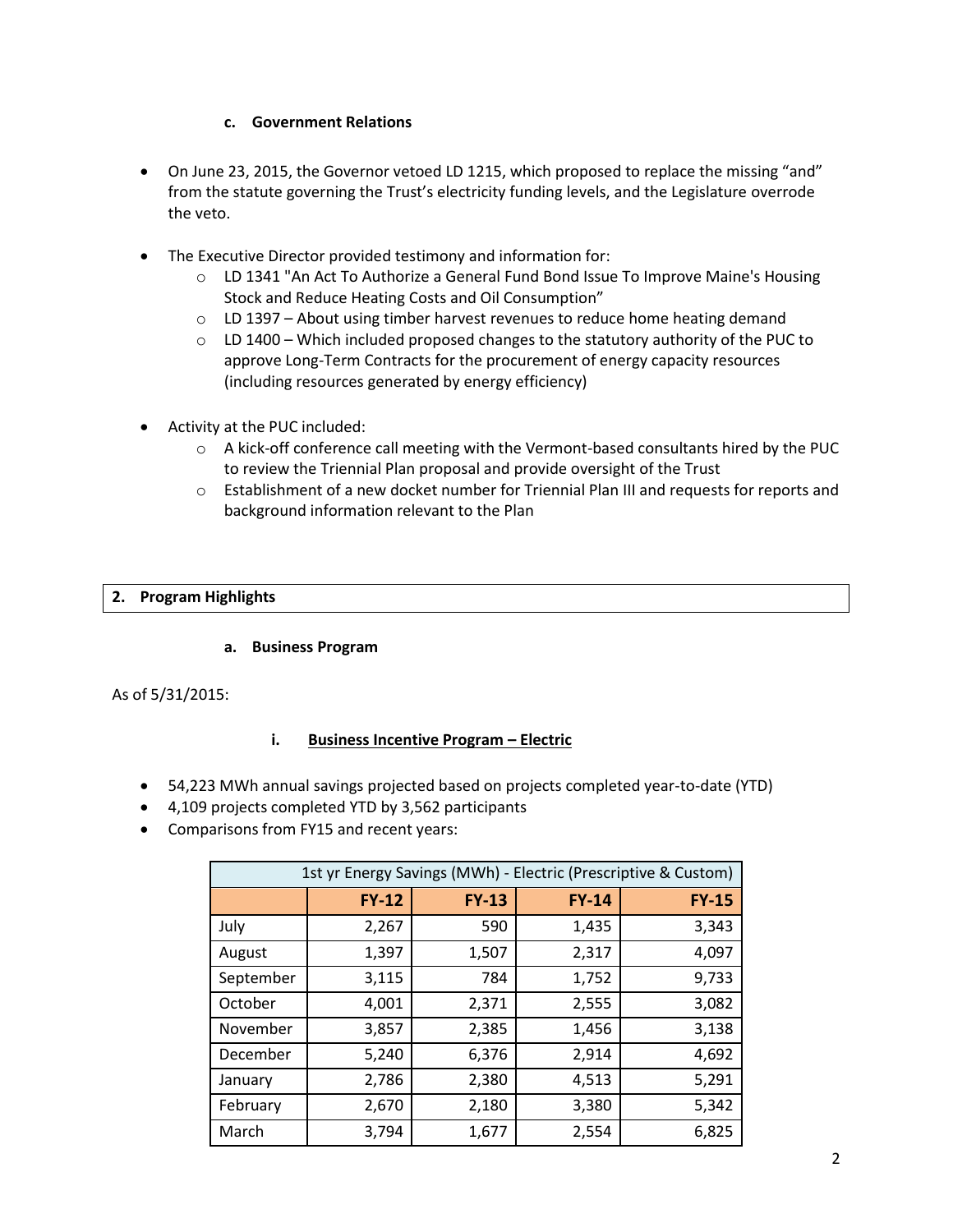| April     | 5,522  | 4,168  | 5,469  | 3,851  |
|-----------|--------|--------|--------|--------|
| May       | 1,451  | 3,192  | 2,498  | 4,971  |
| June      | 4,532  | 2.417  | 3,599  | TBD    |
| Total     | 40,632 | 30,027 | 34,442 | 54,365 |
| avg/month | 3,386  | 2,502  | 2,870  | 5,437  |

| Completed Project - Electric (Prescriptive & Custom) |              |              |         |              |
|------------------------------------------------------|--------------|--------------|---------|--------------|
|                                                      | <b>FY-12</b> | <b>FY-13</b> | $FY-14$ | <b>FY-15</b> |
| July                                                 | 150          | 75           | 117     | 242          |
| August                                               | 127          | 163          | 219     | 315          |
| September                                            | 303          | 27           | 159     | 400          |
| October                                              | 123          | 207          | 190     | 313          |
| November                                             | 195          | 234          | 157     | 310          |
| December                                             | 279          | 271          | 185     | 316          |
| January                                              | 238          | 202          | 278     | 457          |
| February                                             | 212          | 145          | 260     | 444          |
| March                                                | 239          | 130          | 220     | 561          |
| April                                                | 186          | 179          | 357     | 426          |
| May                                                  | 191          | 214          | 221     | 325          |
| June                                                 | 321          | 175          | 233     | <b>TBD</b>   |
| Total                                                | 2,564        | 2,022        | 2,596   | 4,109        |
| avg/month                                            | 214          | 169          | 216     | 411          |

## **ii. Business Incentive Program - Natural Gas**

- 48 projects completed YTD, up from 44 last month
- 45 participants served
- 116,454 therms of natural gas saved annually, up from 112,000 therms as of last month
- $\bullet$  \$148,050 incentives paid YTD
- First custom NG project of the year completed for a measure involving a hot tar furnace

# **iii. Business Incentive Program - RGGI**

- 439 heat pump projects completed in Maine businesses and institutions
	- o up from 420 last month and 382 the month prior to that
	- o serving 439 participants
- $\bullet$  \$995,700 in incentives paid, up from \$915,300 last month
- \$4,056,885 in participant investments leveraged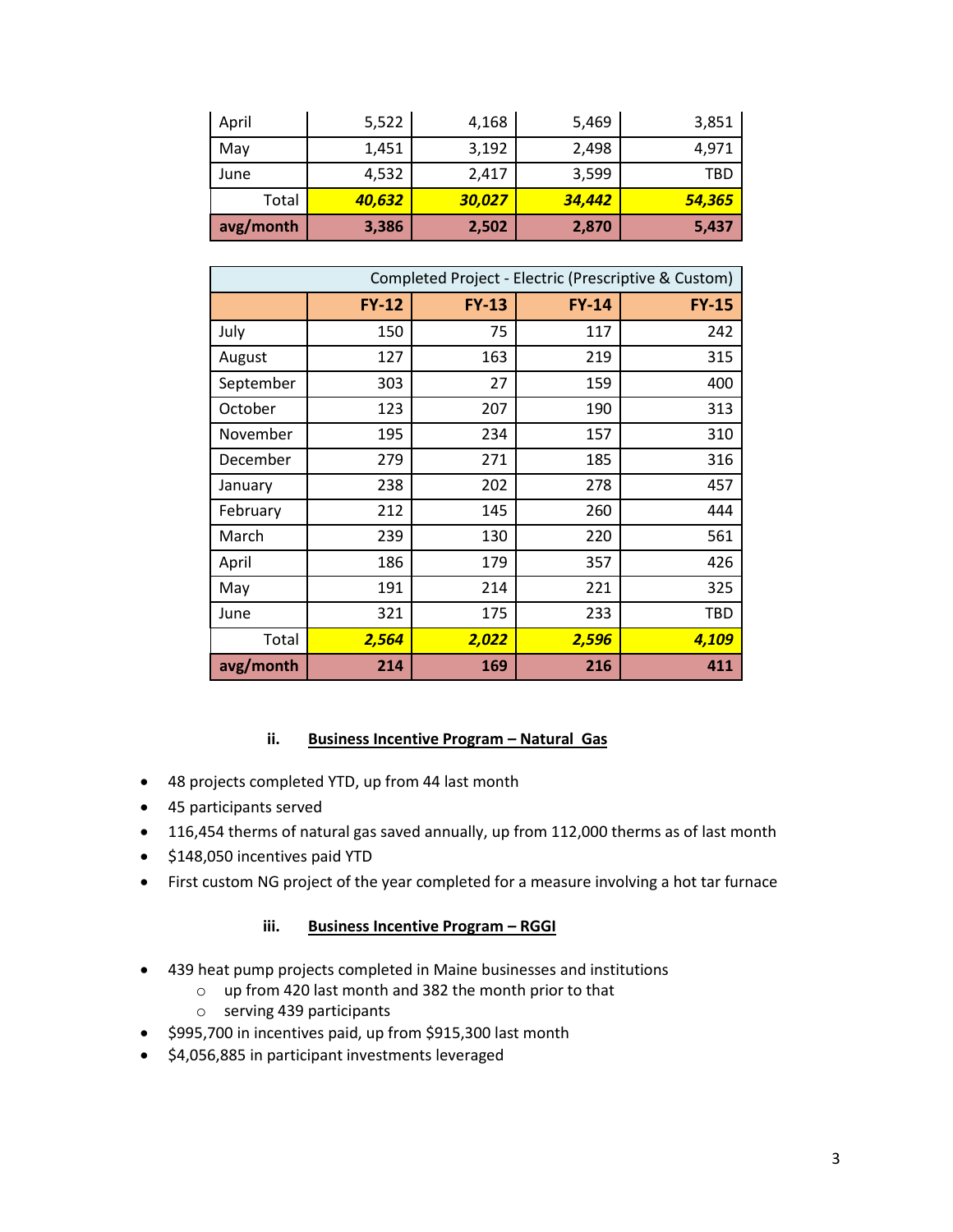# **iv. Multi-Family Program**

# As of 6/12/2015

- 3250 apartment units upgraded in 163 buildings
- \$1.4 million has been invested year-to-date of an annual budget of \$1.43 million
	- o Forecasting fully expending the budget by year-end

# **v. Large Customer Program**

# As of 6/19/2015:

- The Review Committee met last week for the last time this fiscal year
	- o Made \$2.6 million in awards across both the Electricity PON and GHG PON
	- $\circ$  Subsequently, program learned that one of the awardees will most likely not be proceeding with a project this year
	- $\circ$  Changes to the forecasted year-end savings have been adjusted down accordingly from what was reported last month

# Electric Savings PON

- Started the year with a \$15.9 million budget
	- $\circ$  This included roughly \$4.2 MM of carryforward commitments made prior to FY15
	- o Which left \$11.7 million of uncommitted funds at the outset of FY15
- Forecasting that the program will end the year committing \$6.9 million to new projects, down from a forecast of \$8.9 million made last month
- This will leave the program with approximately \$4.8 million uncommitted funds at the end of the fiscal year, up from \$2.8 forecasted last month
	- $\circ$  \$4.4 million of the uncommitted funds is associated with the \$8 million Long-Term Contract authorization and will expire and not be able to carryforward into the next fiscal year
	- o \$380,000 is uncommitted cash to be carried forward
- Anticipating that the \$6.9 million of new commitments made this year will result in projects that will save 94,000 MWH of annual energy savings

# Large Customer GHG PON

- No change from last month:
	- $\circ$  Started out the year with a \$4.8 million budget
		- Included roughly \$580,000 of carryforward commitments made before FY15
		- And slightly more than \$4.2 million of uncommitted new funds in FY15
	- o Forecasting
		- Ending the year with \$3.8 million of new funding committed
		- \$434,000 of uncommitted funds remaining at the end of the fiscal year
		- New commitments made in FY15 will save the equivalent of 316,000 gallons of oil per year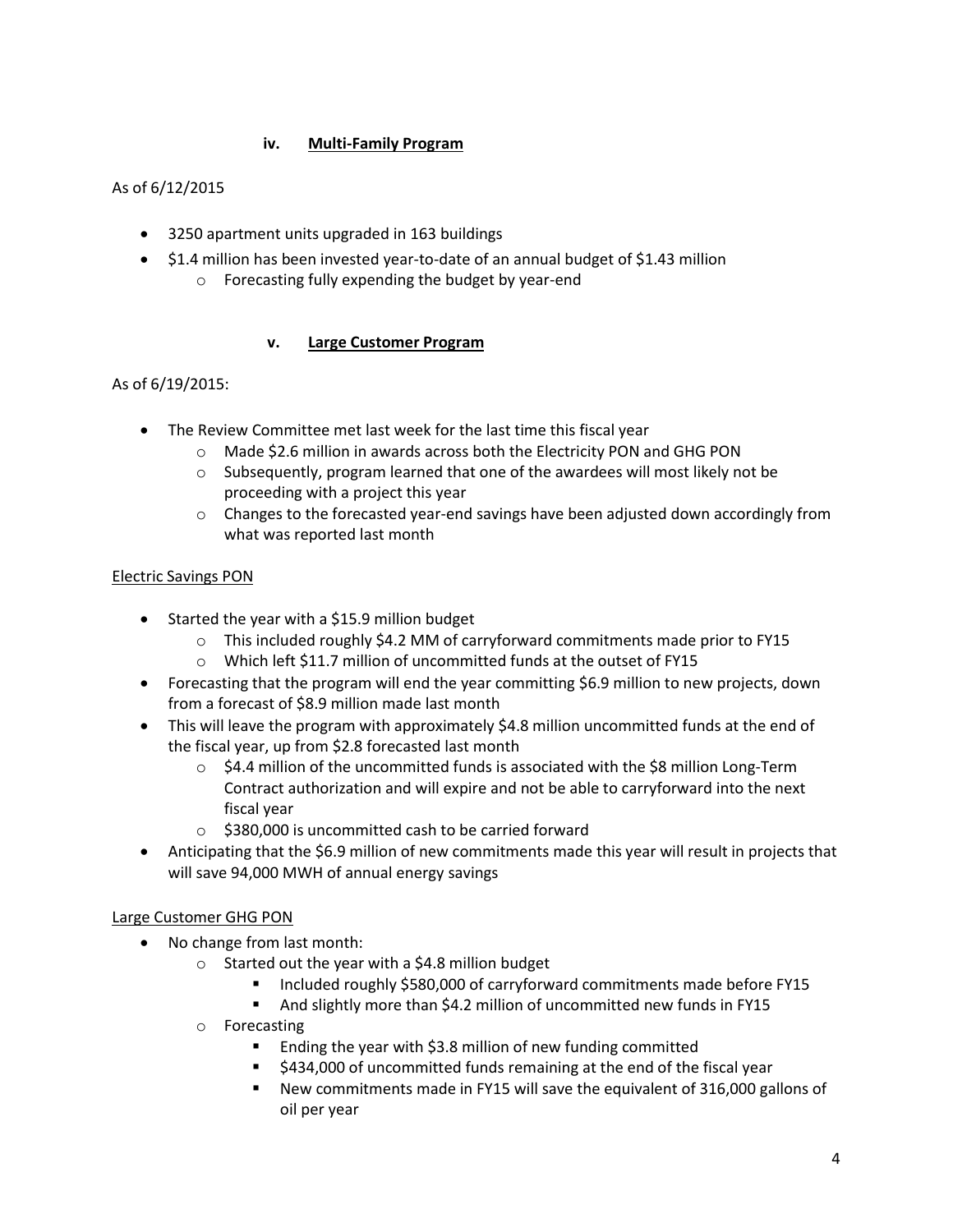## **iv. Small Business Direct Install**

## As of 6/19/2015:

- No new updates
- 4.3 million kWh/year first year savings
	- o Average retail savings to customer of \$110/month
- \$2.15 million expended YTD

# **v. Commercial New Construction (Maine Advanced Buildings - MAB)**

## As of 6/19/2015

- No new updates
- Pipeline is full compared to budget (\$500,000)
	- o Projecting finishing the fiscal year with 100% of funds committed to specific projects

## **b. Residential**

## **i. Home Energy Savings Program**

#### As of 6/12/2015:

- \$8.56 million total expended year-to-date from RGGI and Natural Gas funds
- $\bullet$  \$7.62 million paid in rebates year-to-date
	- o 13,500 measures completed
	- o 9,600 homes treated
	- o By comparison, in FY14 the program experienced 4,670 completions in 9 months
- 835 measures in May, including:
	- o 133 air sealing and assessments
	- o 144 insulation zones
	- o 334 ductless heat pumps (5,874 YTD)
	- o 51 conventional boilers and furnaces
	- o 6 pellet boilers (oil prices contributing to lowest month in more than a year)

| <b>HESP Rebates</b> |
|---------------------|
| \$790,700           |
| \$627,800           |
| \$949,150           |
| \$813,650           |
| \$798,750           |
|                     |

#### **Incentive "Burn" Rate**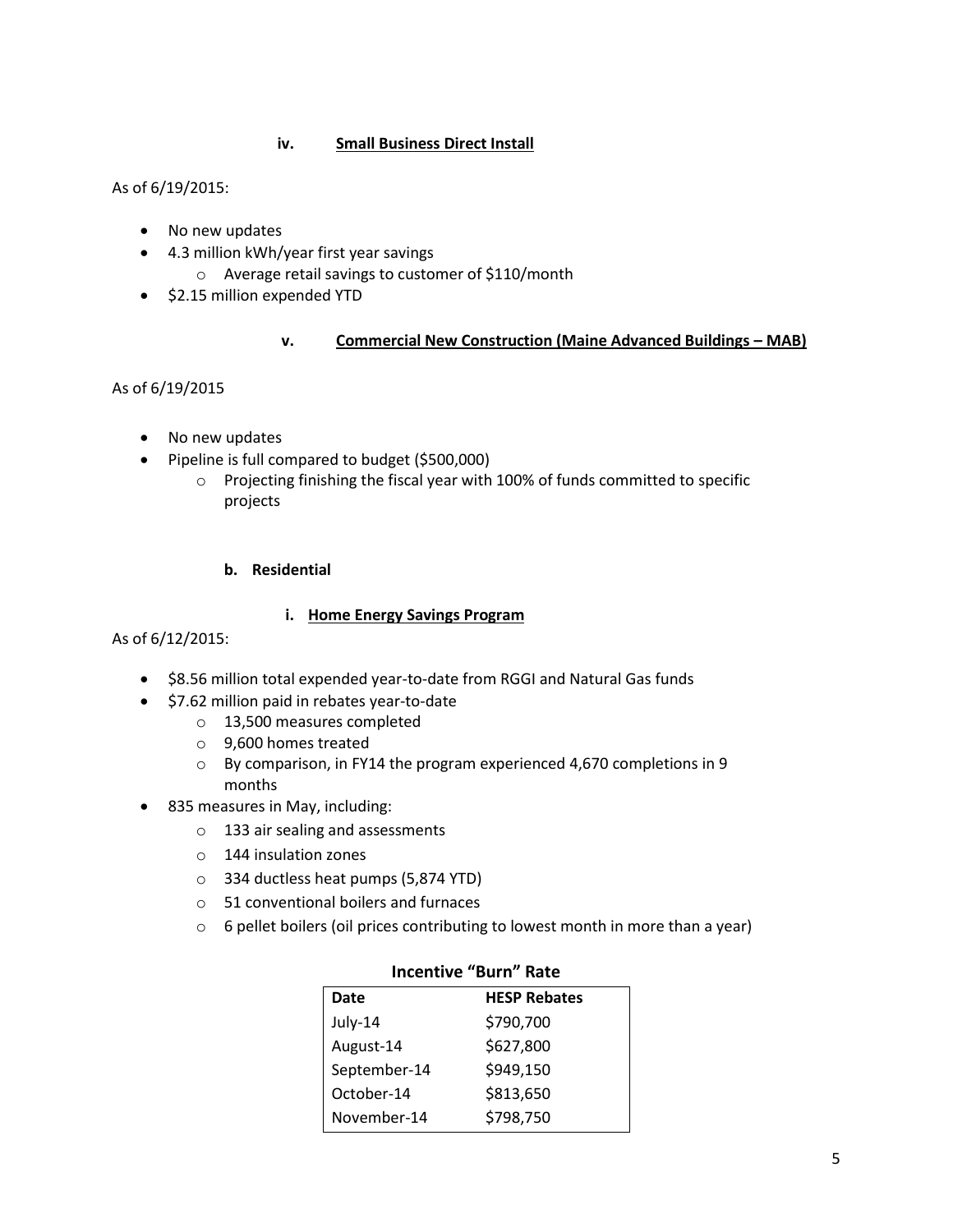| December-14 | \$733,300 |
|-------------|-----------|
| January-15  | \$684,954 |
| February-15 | \$437,380 |
| March-15    | \$487,732 |
| April-15    | \$423,503 |
| $May-15$    | \$393,583 |

- Natural Gas -- Unitil Rebates reached \$276,000 in rebates year-to-date
	- $\circ$  \$24,000 in May
	- o Met with Unitil officials to discuss opportunities to collaborate on marketing
- Marketing and outreach
	- o Digital marketing continues with Google Ads and Network, YouTube(s), Hulu and Pandora encouraging homeowners to plan upgrades this spring and summer
	- o Efforts to ship boxes of Maine Green and Healthy Homes Magazines to municipalities for at-the-counter distribution are appreciated
	- $\circ$  Our 4<sup>th</sup> year of providing information inserts in local property tax bills will result in more than 250,000 brochures arriving in mailboxes in more than 110 municipalities statewide with a total cost to Efficiency Maine of \$30,000
- Loans
	- o closing and application volume was sluggish in May
	- o 29 loan closings and a total of \$221,000 loaned
		- 27 unsecured Energy Loans
		- **0 PACE loans**
		- **2 PowerSaver loans**
	- o Total closed in 11 mo of FY15: \$4.5 million
	- o Uncommitted loan principal remaining at AFC: \$5.2M

# **ii. Residential Lighting and Appliance Program**

As of 6/12/2015:

# Retail Lighting and Appliances

- 2.99 million bulbs sold year-to-date
- 5,225 units installed YTD, up from 3,040 last month
	- o Forecasted savings of 3,800 MWh per year
- $\bullet$  \$11.2 million expended year-to-date
	- o Forecasting ending the year with \$12.2 million expended from a budget of \$12.6 million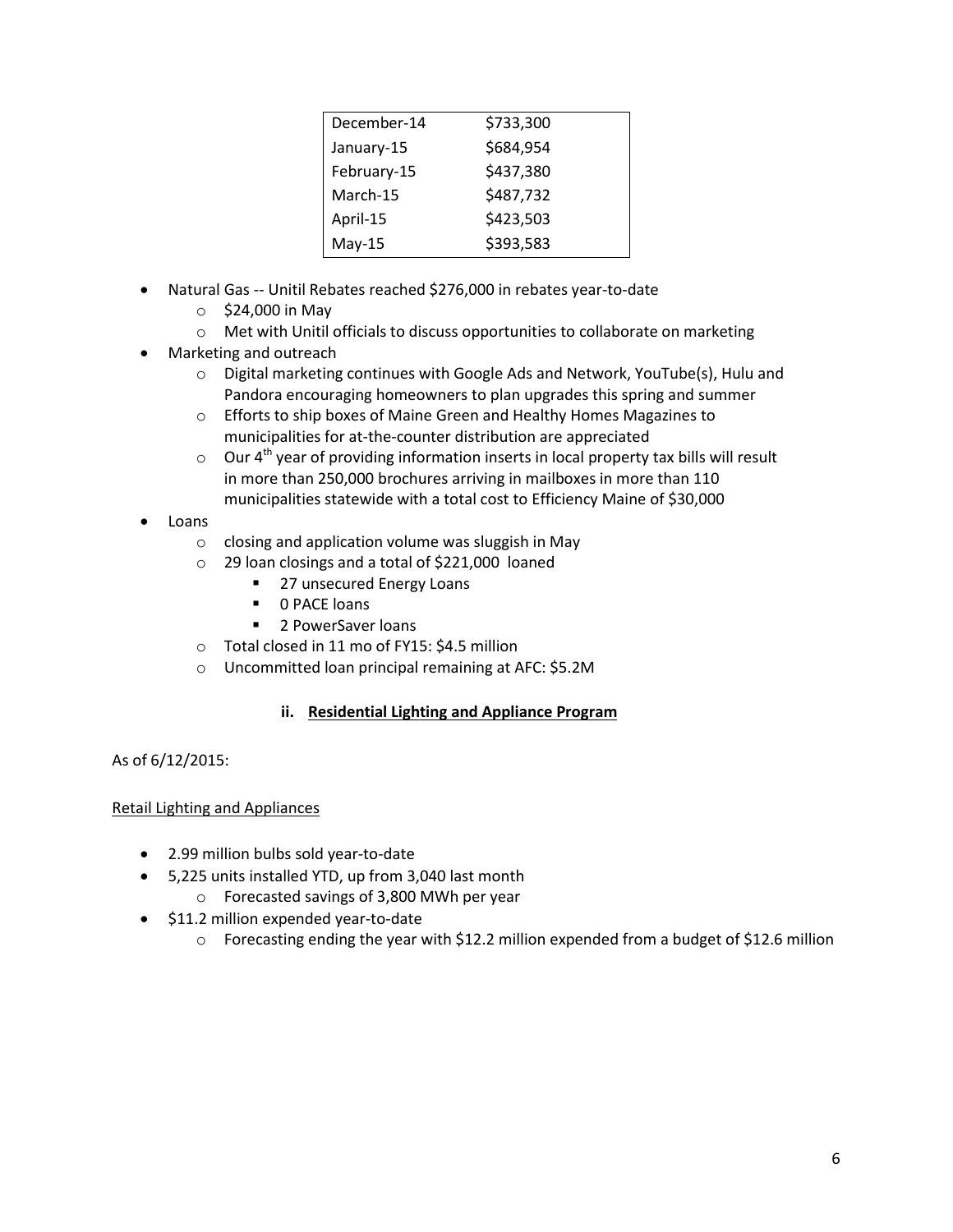## **iii. Low-Income (electric, natural gas, and "any fuels")**

## As of 6/12/2015:

## Electric

- Bundled measure consisting of Heat Pump Water Heater plus CFLs
	- $\circ$  550 units installed since the launch in January, with a goal of 747 by year-end
	- o \$1.14 million expended from an annual budget of \$1.46 million

#### Natural Gas/Unitil Only

- \$80,000 invested in apartment projects
- \$200,000 in FY15 budget planned to be carried forward into FY16 to be used in new initiative with greater focus on owner-occupied homes of income-eligible gas customers

#### Any Fuels Initiative (RGGI Funded)

- 212 mini-split heat pumps installed YTD
	- o Forecasting 223 by year-end (no change from last month)
- \$659,000 in heat pump installations expended YTD from annual budget of \$706,000

# **c. Strategic Initiatives (Cross Cutting)**

# **i. Evaluation & Data Analysis**

- Residential Baseline Study for the Triennial Plan
	- o 41 home visits, including with blower door tests, have been completed
	- o Modeling and analysis are underway
	- o Draft results will be available in July
- Low-Income Weatherization Program Evaluation
	- o Draft report reviewed and comments submitted
	- o Final report will be released in the coming month
- Distributed Generation Metering:
	- o Brief delay experienced with the meter supplier
	- o Second meter installed June 22
	- o Remaining 3 meters will be installed in the coming weeks
- 2016 Technical Reference Manual Update process is underway

#### **ii. Innovation Pilots**

No updates to report